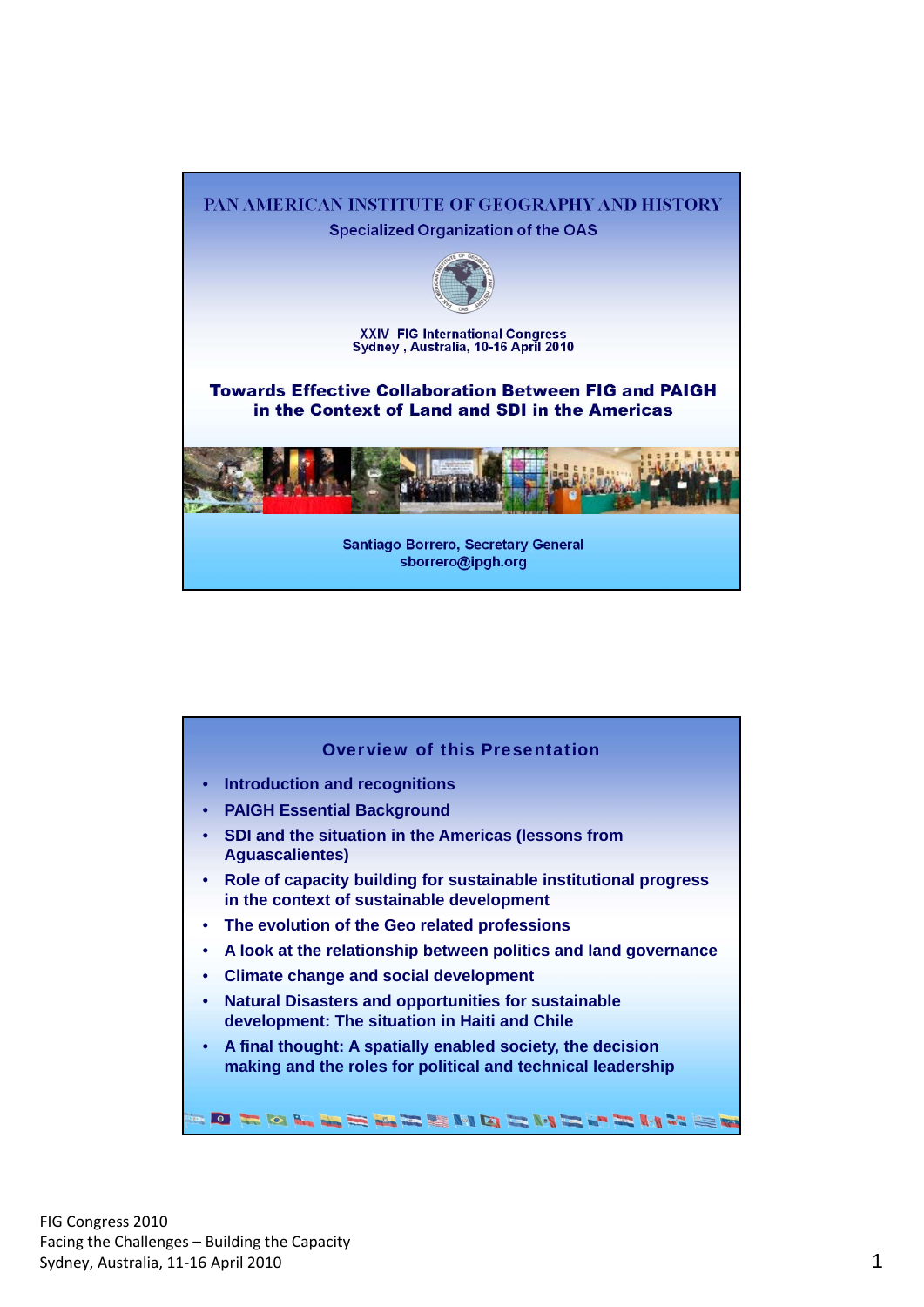

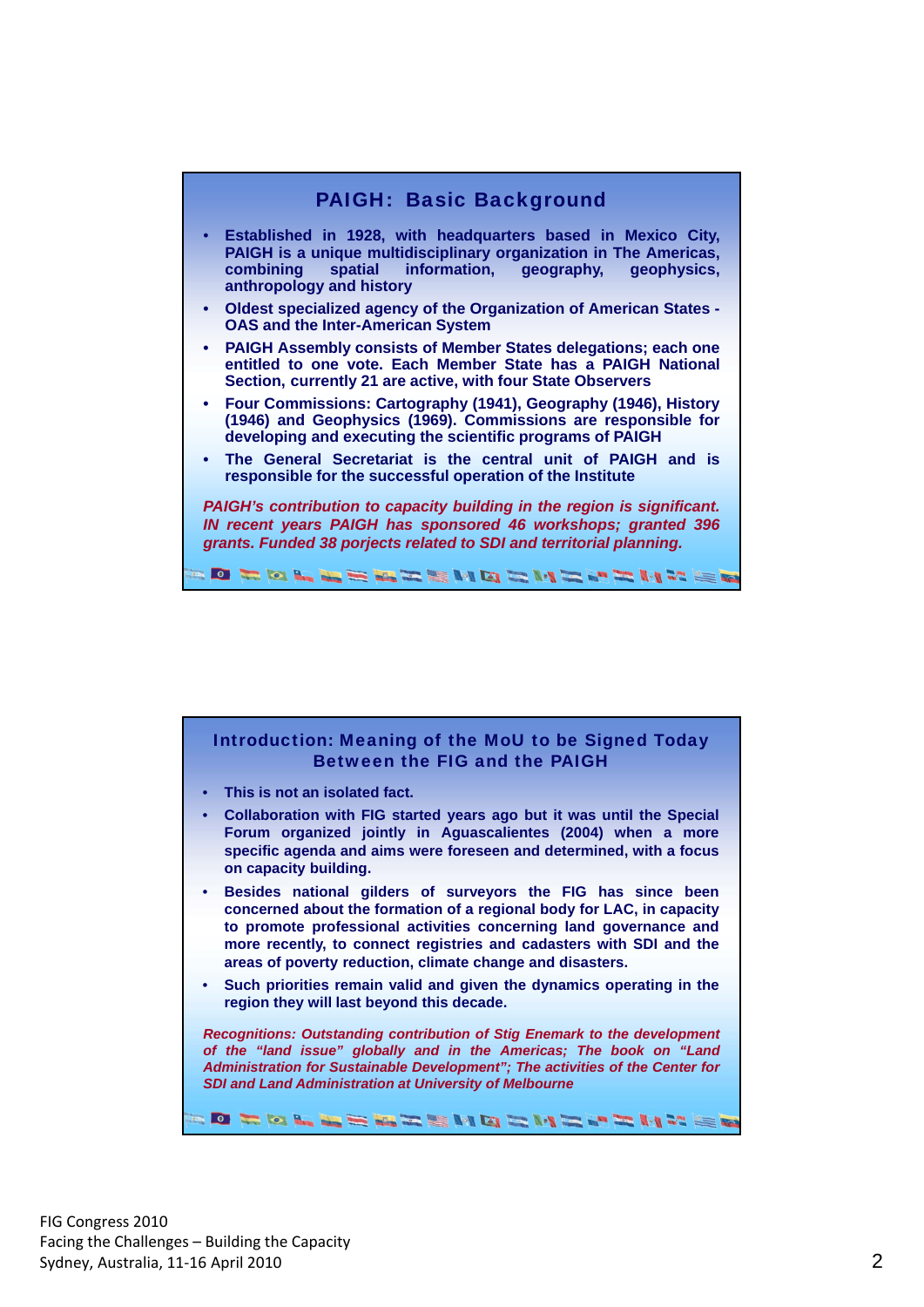



**"Creating awareness of the benefits of developing a shared platform for Integrated Land Information Management takes time. The Mapping/Cadastral Agencies have a key role to play in this regard"** 

**Five year ago in Aguascalientes, Mexico the UN, the WB, FIG and the PAIGH organized an Inter regional special forum on "Development of Land Information Policies in the Americas". The three main conclusions of the Special Forum remain basically untouched:** 

- **Foster modern land policies and associated SDIs so as to better support social, economic and environmental sustainability**
- **Determine policies and programs for educational, professional and institutional capacity building that will ensure the development of appropriate land administration systems and associated SDIs**
- **Develop appropriate institutional, legal and technical processes to integrate land administration, cadastre and land registration functions with topographic mapping programs within the context of a wider national strategy for SDI.**

**SOROL EEMARMORMAD IN 2021** 

**(Aguascalientes Statement, 2004)**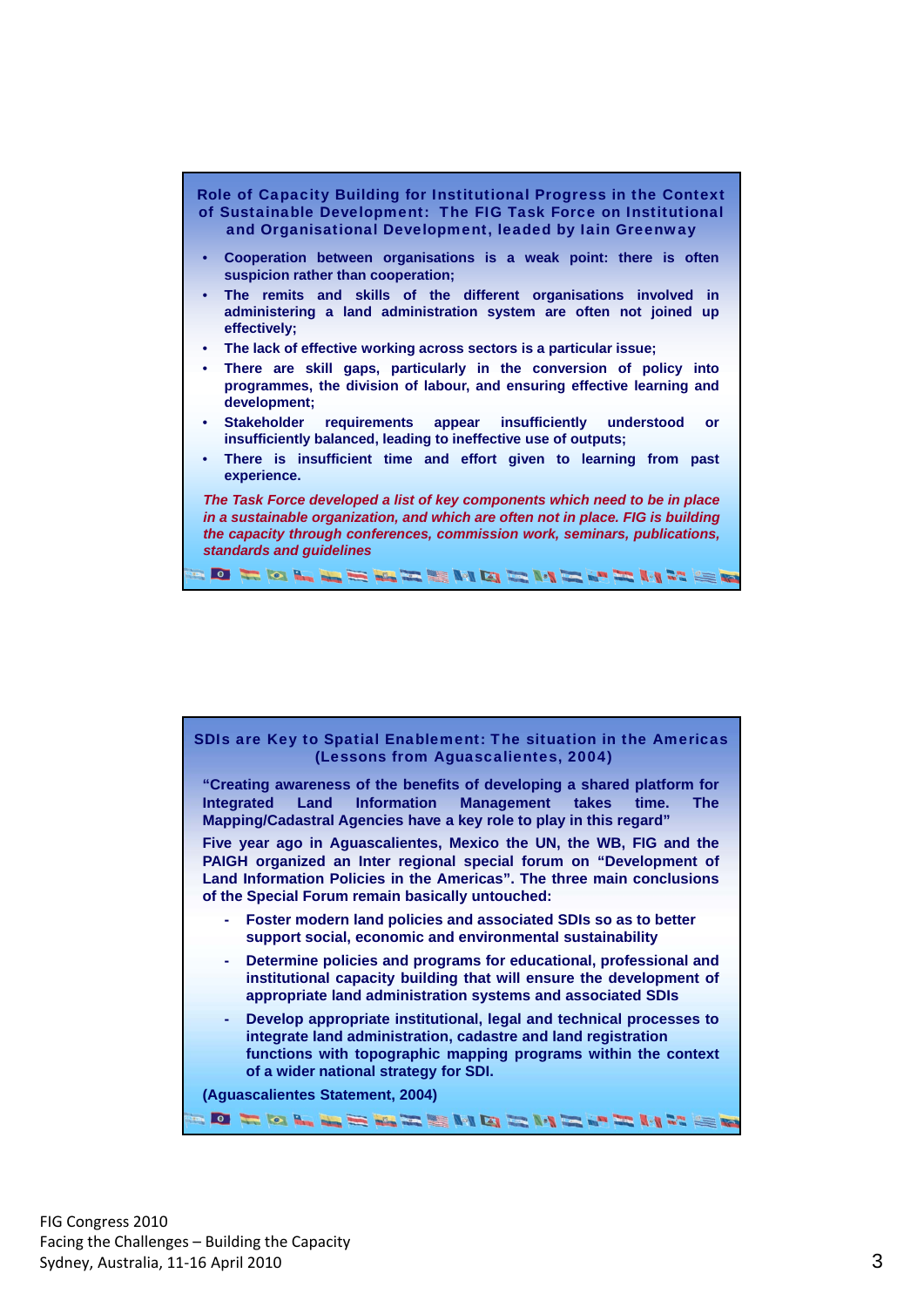

| The Evolution of the Geo Related Professions<br>• Land information should be organized as a spatial data infrastructure at<br>national, regional and local levels: an Educational, Professional and<br><b>Institutional Capacity Building Challenge (FIG, 2004)</b><br>"The profile of the land management profession in the third millennium<br>$\bullet$<br>will include a mix of technical surveying and mapping professionals,<br>business practitioners, spatial data managers, land and environmental<br>resource managers and legal and financial consultants on land<br>management matters" (Enemark, 2004)<br>"There is need for a new profession, in view of the increasing<br>$\bullet$<br>complexities of managing human natural resources and the need for<br>multipurpose land and resources records from local to global scales,<br>dedicated to foster social and economic growth out of the local and<br>national SDI and the subsequent development of a community knowledge<br>base" (Pethersohn, 1997)<br>To support decision making at all scales for multiple purposes, there is need<br>to encompass the policies, organizational remits, data, technologies,<br>standards, delivery mechanisms, and financial and human resources<br>necessary to ensure that those working at the global and regional scale are<br>not impeded in meeting their objectives" (GSDI, 2001)<br>FORD FOREST REAL PORT AND FOR |  |  |
|------------------------------------------------------------------------------------------------------------------------------------------------------------------------------------------------------------------------------------------------------------------------------------------------------------------------------------------------------------------------------------------------------------------------------------------------------------------------------------------------------------------------------------------------------------------------------------------------------------------------------------------------------------------------------------------------------------------------------------------------------------------------------------------------------------------------------------------------------------------------------------------------------------------------------------------------------------------------------------------------------------------------------------------------------------------------------------------------------------------------------------------------------------------------------------------------------------------------------------------------------------------------------------------------------------------------------------------------------------------------------------------------------------------------------------|--|--|
|                                                                                                                                                                                                                                                                                                                                                                                                                                                                                                                                                                                                                                                                                                                                                                                                                                                                                                                                                                                                                                                                                                                                                                                                                                                                                                                                                                                                                                    |  |  |
|                                                                                                                                                                                                                                                                                                                                                                                                                                                                                                                                                                                                                                                                                                                                                                                                                                                                                                                                                                                                                                                                                                                                                                                                                                                                                                                                                                                                                                    |  |  |
|                                                                                                                                                                                                                                                                                                                                                                                                                                                                                                                                                                                                                                                                                                                                                                                                                                                                                                                                                                                                                                                                                                                                                                                                                                                                                                                                                                                                                                    |  |  |
|                                                                                                                                                                                                                                                                                                                                                                                                                                                                                                                                                                                                                                                                                                                                                                                                                                                                                                                                                                                                                                                                                                                                                                                                                                                                                                                                                                                                                                    |  |  |
|                                                                                                                                                                                                                                                                                                                                                                                                                                                                                                                                                                                                                                                                                                                                                                                                                                                                                                                                                                                                                                                                                                                                                                                                                                                                                                                                                                                                                                    |  |  |
|                                                                                                                                                                                                                                                                                                                                                                                                                                                                                                                                                                                                                                                                                                                                                                                                                                                                                                                                                                                                                                                                                                                                                                                                                                                                                                                                                                                                                                    |  |  |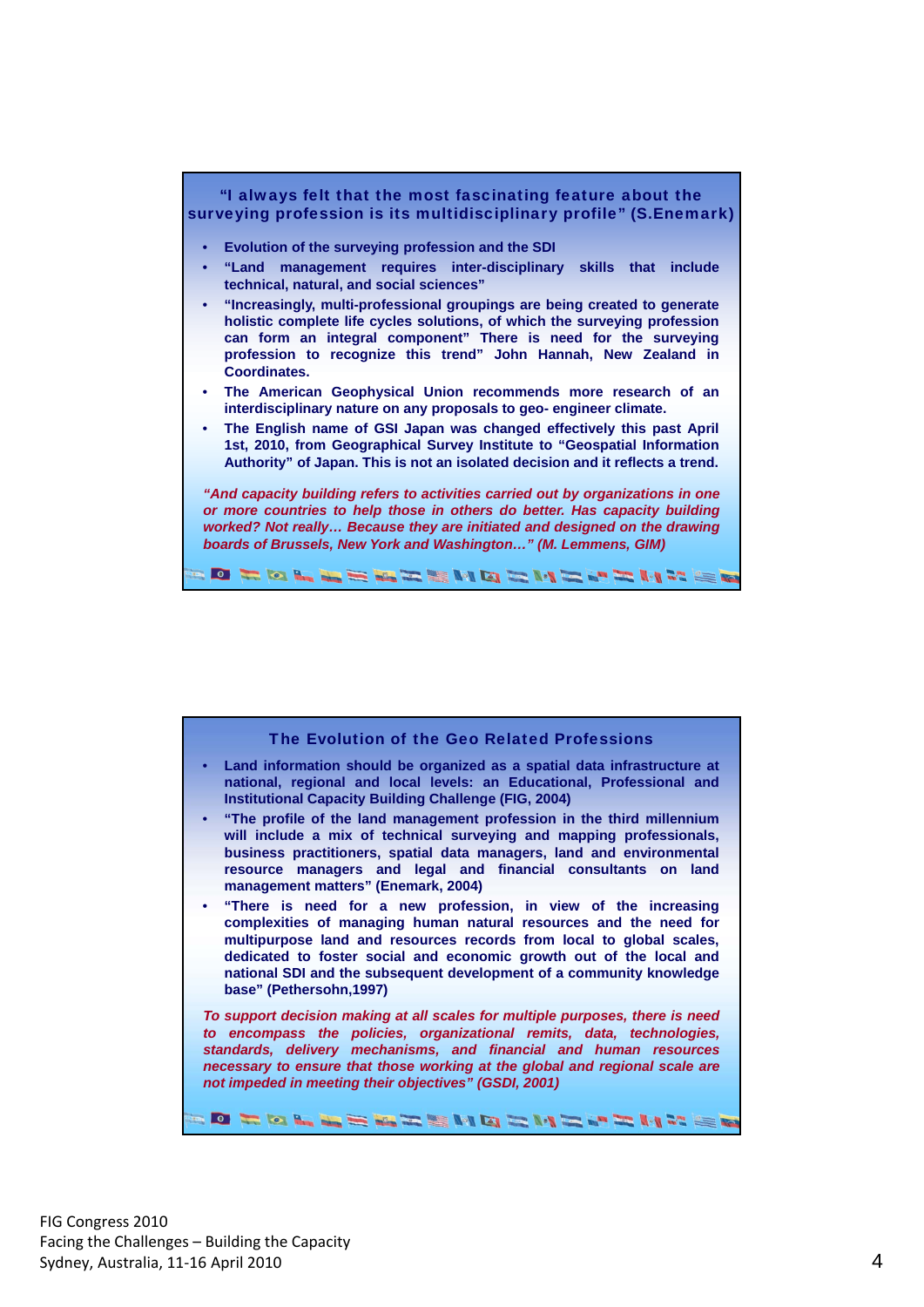



- **"It is clear that land registers and cadastres in themselves cannot induce mitigation and adaptation of climate change. However, they must serve as a sound information base for the implementation of land management policies". (P. Van der Moelen, "Cadastres and Climate Change, 2010)**
- **I would add, it too demands the availability of greater and structured data sets, standards and interoperability.**
- **In the Americas there is need for a regional organization to efficiently connect land to sustainable development with priority to the direct relationship between climate change and disaster risk. Current regional and subregional efforts are not enough. This is even more relevant when looking at the poor results attained at the Climate Summit of Copenhagen.**

 *"It is clear that those who suffer the most from the increasingly signs of climate change are the poor". Mr. Ban Ki-Moon, UN Secretary General.* 

**DEDLEEMENDEMEPENTE**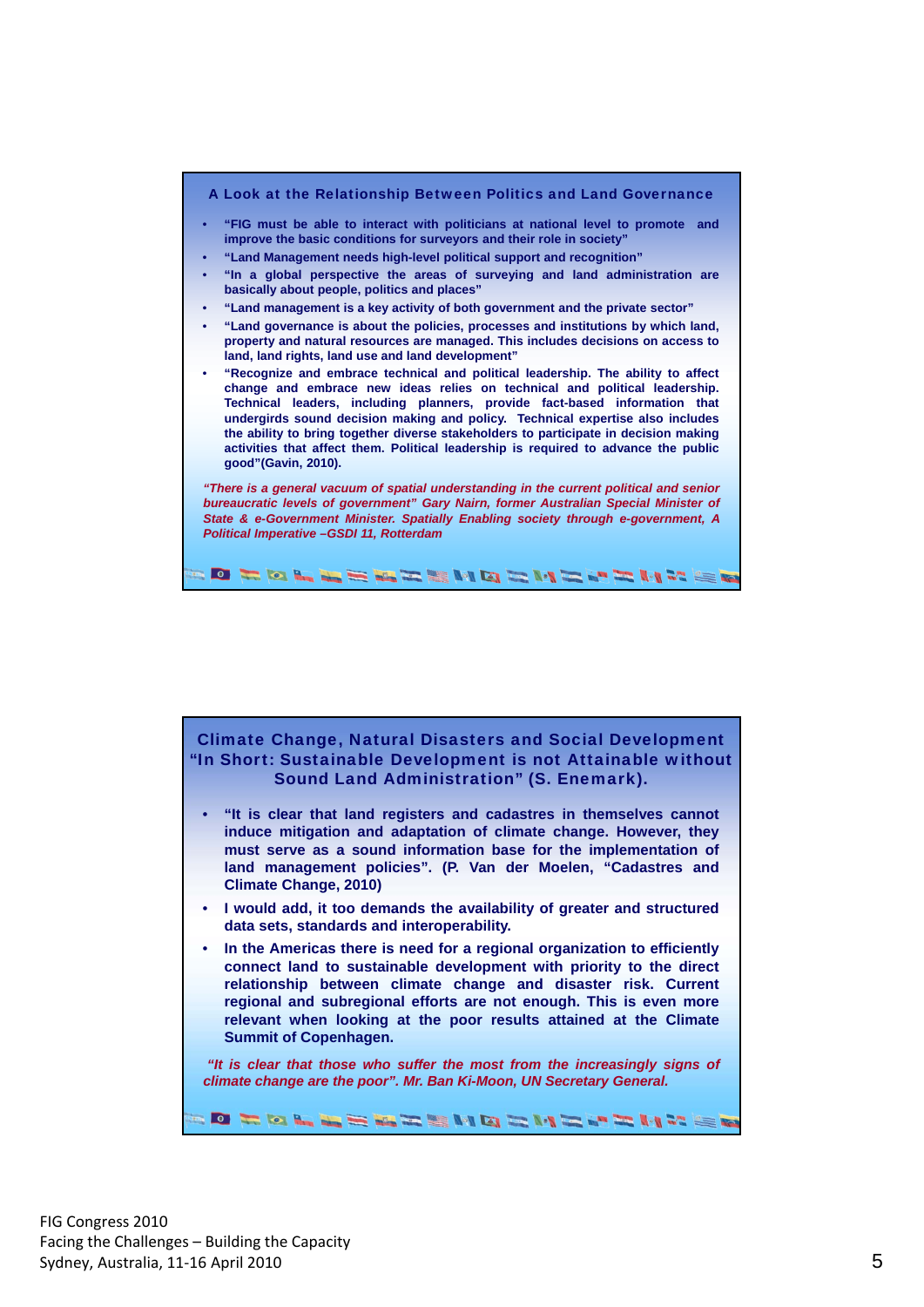

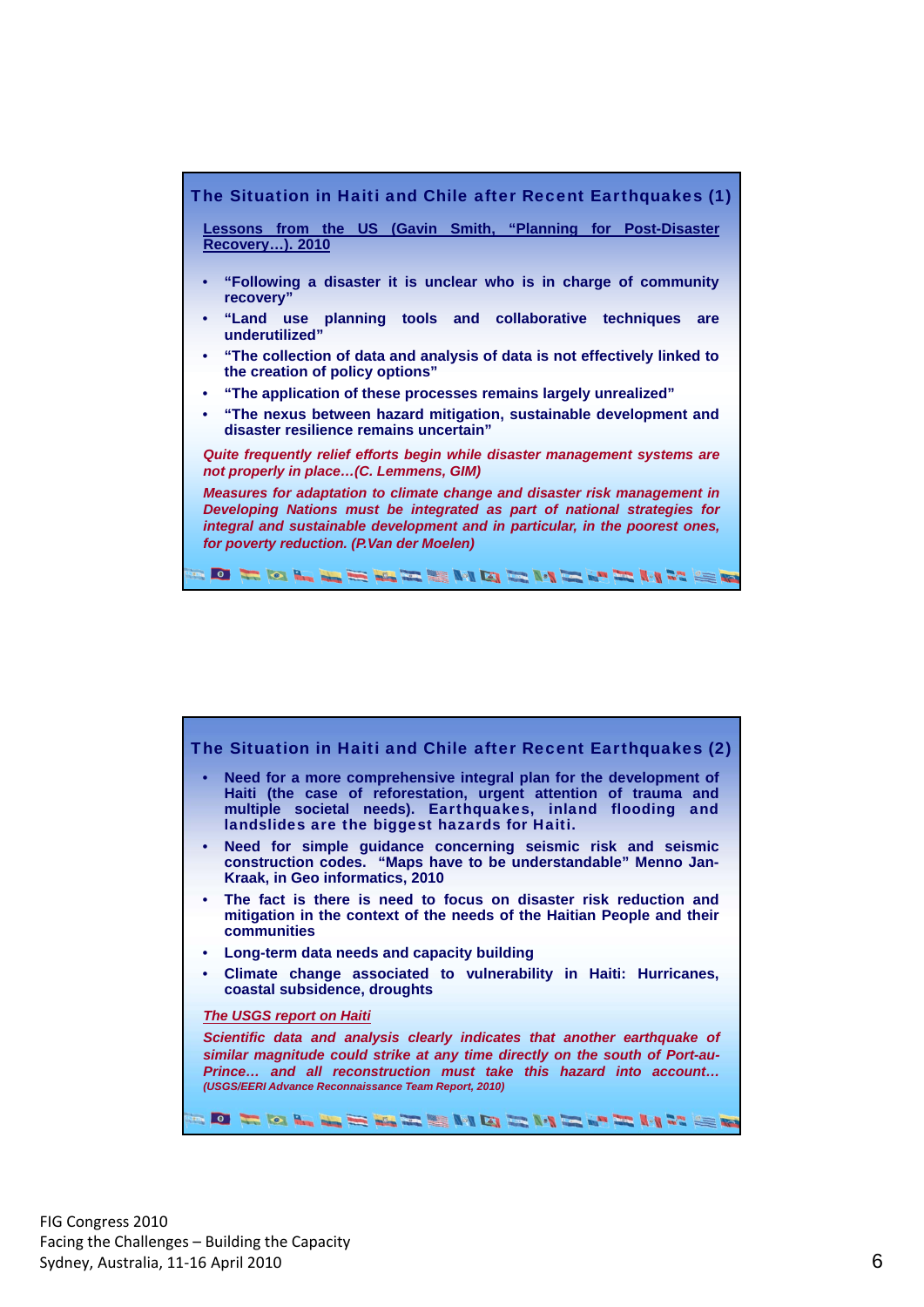

| <b>GSDI, GEOSS and the UN Role</b>                                                                                                                                                                                                                                                                                                                                                                 |
|----------------------------------------------------------------------------------------------------------------------------------------------------------------------------------------------------------------------------------------------------------------------------------------------------------------------------------------------------------------------------------------------------|
| • "Geo and GEOSS must now be regarded as the authentic way ahead<br>for Earth Observation"                                                                                                                                                                                                                                                                                                         |
| "I don't think we are all much nearer the "system of systems" than<br>$\bullet$<br>we were a few years ago The effort to develop a global observation<br>system of systems has been disappointing "                                                                                                                                                                                                |
| "GEO needs to be linked more directly to the political institutions<br>$\bullet$<br>that are responsible for making, so to say "global decisions" on the<br>environment and particularly, climate change."                                                                                                                                                                                         |
| "Success will only come when the political deciders clearly<br>designate responsibilitiesIf the UNFCCC manages to reach some<br>measure of international agreement; it would be wise for them also to<br>articulate Earth observation efforts both in the provisions of the<br>necessary data on a continuing and sustainable basis as well as in<br>helping to ensure compliance of commitments". |
| "Much of what I have said referred to organizations, bodies, agencies and<br>institutions - but within each of them are people, individuals"<br>Roy Gibson, GEOSS, 2009                                                                                                                                                                                                                            |
| FORD HOLES BREEN QRIVE. THAT E                                                                                                                                                                                                                                                                                                                                                                     |